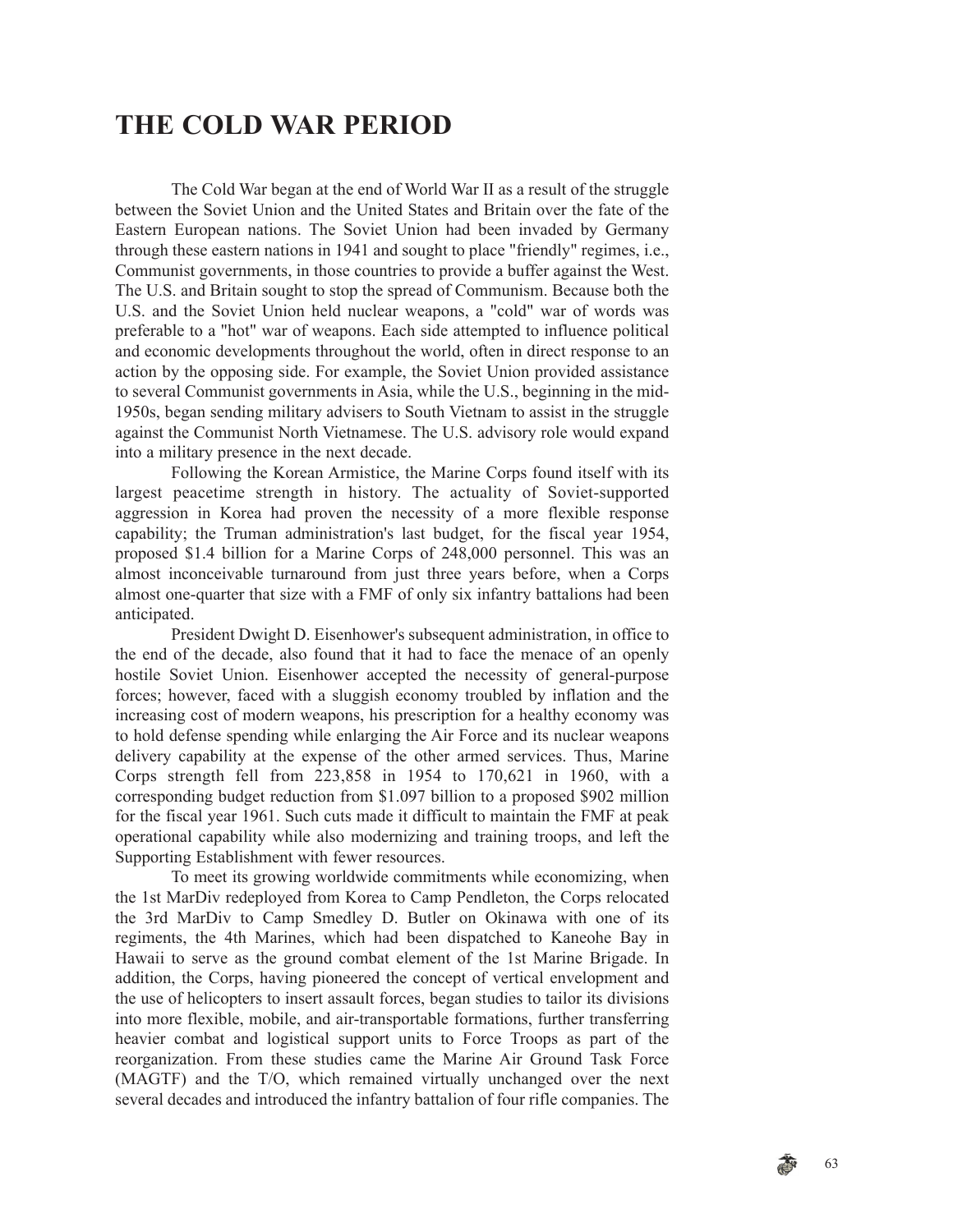2nd MarDiv underwent its change to the new T/O during the period 1 April to 30 September 1958.

With the election of President John F. Kennedy in 1960, a new policy of strengthening the country's general-purpose forces resulted in an increase in the defense budget. A vigorous foreign policy, relying on modernized weapons, enhanced strategic mobility, and a large ground force gave the President more flexibility in countering Soviet aggression. The active-duty strength of the Marine Corps reflected this policy, growing from its 1961 personnel strength of 176,909 (including 1,610 Women Marines) to 190,962 in 1962. By the end of 1965 Corps strength totaled 214,500.

President Kennedy became the second U.S. president to visit Camp Lejeune (President Roosevelt visited the base in December 1944) when, on 14 April 1962, accompanied by Mohammed Reza Pahlavi, the Shah of Iran, he watched a demonstration of the amphibious force-in-readiness from Riseley Pier,

recently rebuilt after having been truncated by Hurricane Donna in 1960. Units of the 2nd MarDiv, 2nd MAW, and Force Troops assaulted across Onslow Beach, employing the vertical envelopment concept that had been perfected by a series of brigade landing exercises following the first major test of the concept during LANPHIBEX-58 at Onslow Beach. Fittingly, that same year the Marine Corps documentary film, Force in Readiness, produced by William L. Hendricks, won an Oscar at the annual awards ceremony of the Academy of Motion Picture Arts and Sciences.

From 16 October to 28 October 1962, during what became known as the Cuban missile crisis, the U.S. experienced its first direct confrontation of the Cold War with the Soviet Union. U.S. intelligence discovered via satellite photographs the presence of Soviet missiles located in Cuba, just 90 miles south of Florida. As a response to the perceived military threat, the entire II MEF (Marine Expeditionary Force) deployed for a possible invasion, and MAG-26, stationed at MCAF New River, was deployed aboard two aircraft carriers in support of the 2nd MarDiv. After several days the crisis was resolved when Soviet leader Nikita Khrushchev removed the missiles.

As Cold War tensions intensified, and as weapons and tactics grew more technologically advanced, the Marine Corps developed techniques and equipment that would keep pace with these In April 1962, President John F. Kennedy and the equipment in a would keep pace with these equipment in a would keep pace with the set



Shah of Iran visited Camp Lejeune to observe an amphibious landing exercise.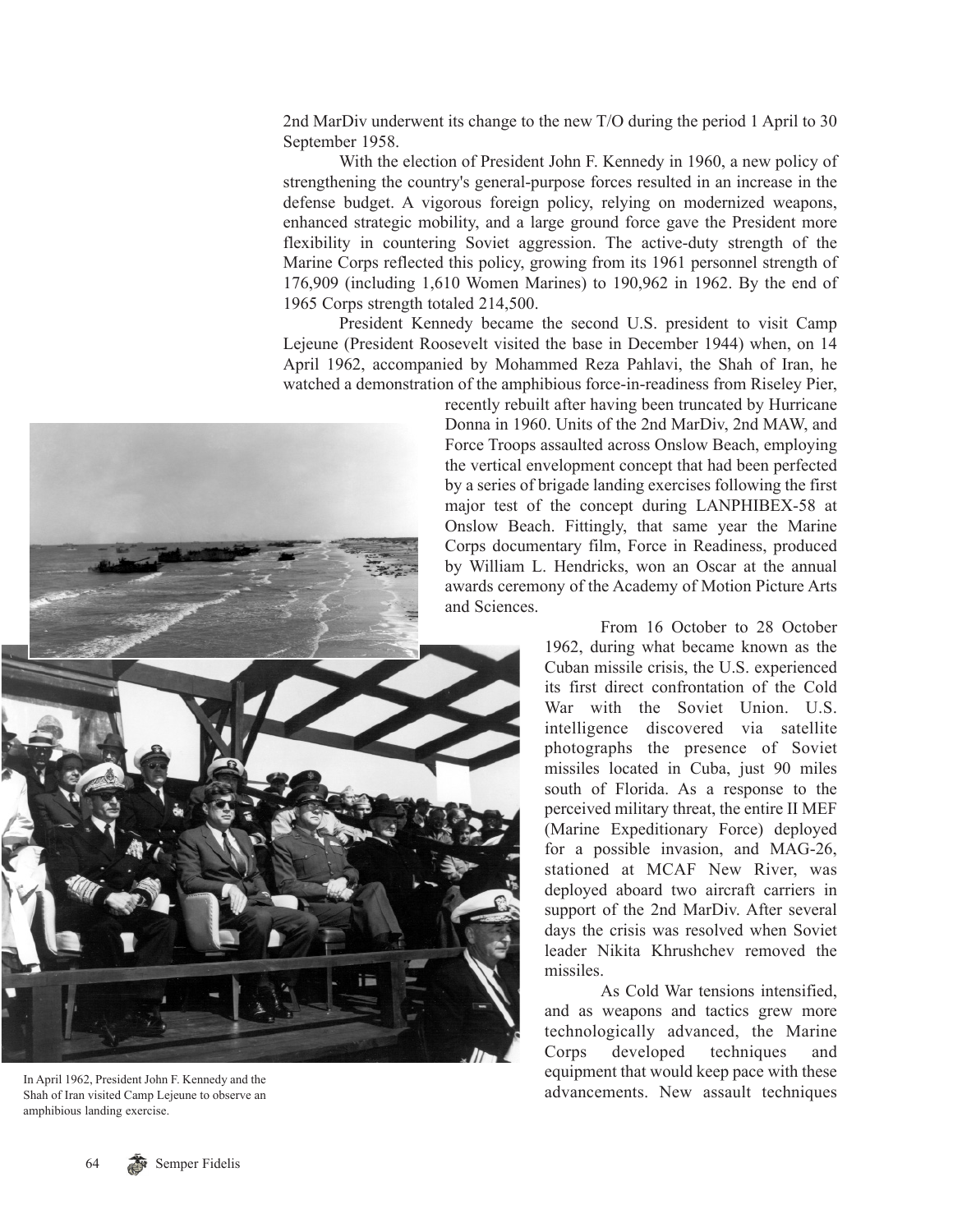were developed, using helicopters that could go around or over shoreline defenses and high speed air-cushioned landing craft that could operate on the sea and, to a limited extent, on land. Marine aviation was a pivotal part of the multifaceted sea to shore amphibious assault. During the 1960s and 1970s the complexity and sophistication of the Marines' aviation units were well represented by the tenant helicopter units at MCAF New River.

## Aviation at MCAF New River

The 2nd MAW provided the air combat elements for FMFLant MAGTFs, usually in the form of helicopter support from MAG-26. By 1960 the group, which has a history of being a multi- missioned unit in support of Marine efforts around the globe, had come to consist of Headquarters & Maintenance Squadron 26 (H&MS-26), similar to a headquarters company in ground units; Marine Air Base Squadron-26 (MABS-26), similar to a ground unit's service company; HMR(L)-261, -262, -263, and -264, light transport helicopter squadrons; and VMO-1, a squadron used for air-to-ground observation from light, fixed-wing aircraft and observation helicopters. Beginning in 1958, HMR(M)-461, a medium transport helicopter squadron participated in the National Aeronautics and Space Administration's (NASA) Project Mercury by locating and retrieving the space capsules from their ocean landings. Medium Helicopter Squadron (HMM)-262 and Heavy Helicopter Squadron (HMH)-461 assisted in the recovery of America's first astronaut, Navy Commander Alan Shepard, in May 1961, and Virgil Grissom in July, following their sub-orbital flights. On 20 February 1962 helicopters from HMM-262 recovered Marine Lieutenant Colonel John Glenn, who had just won renown for himself and glory for the Corps as the first American to orbit the earth in space.

In addition to the long-term commitments in the Mediterranean, Vieques, Puerto Rico, and the Far East, Marine aircraft were also involved in a series of humanitarian and emergency evacuation situations during the late 1950s and 1960s. In 1958 one squadron aboard the USS Wasp was sent to revolt-torn Lebanon and operated from the Beirut International Airport alongside United Nations ground troops. In 1954 MAG(H)-26's Medium Helicopter Squadron (HMM)-261 achieved the novel distinction of being immortalized on a stamp issued by a grateful Haitian government for assistance provided to the hurricanestricken people of Port-au-Prince. In April 1965 MAG-26 helicopters from HMM-264 were sent to the Dominican Republic capital of Santo Domingo in response to a Communist-inspired coup. Approximately 8,000 Marines, including the 4th Marine Expeditionary Brigade (MEB), rescued American citizens from the Dominican Republic as revolt spread throughout Santo Domingo. Once loyalist forces had regained the government, the Marines returned home on 6 June 1965.

Although known for its globe-hopping, one of the primary missions of MAG-26 was, and continues to be, support of the 2nd MarDiv training at Camp Lejeune. The group provides helicopter support to division units in the field by transporting troops for a vertical assault, transporting equipment and supplies, or providing aerial reconnaissance of the "enemy."

During the 1960s Marine Air Control Squadron-7 (MACS-7) also became a tenant at MCAF New River. The mission of this unit, under direct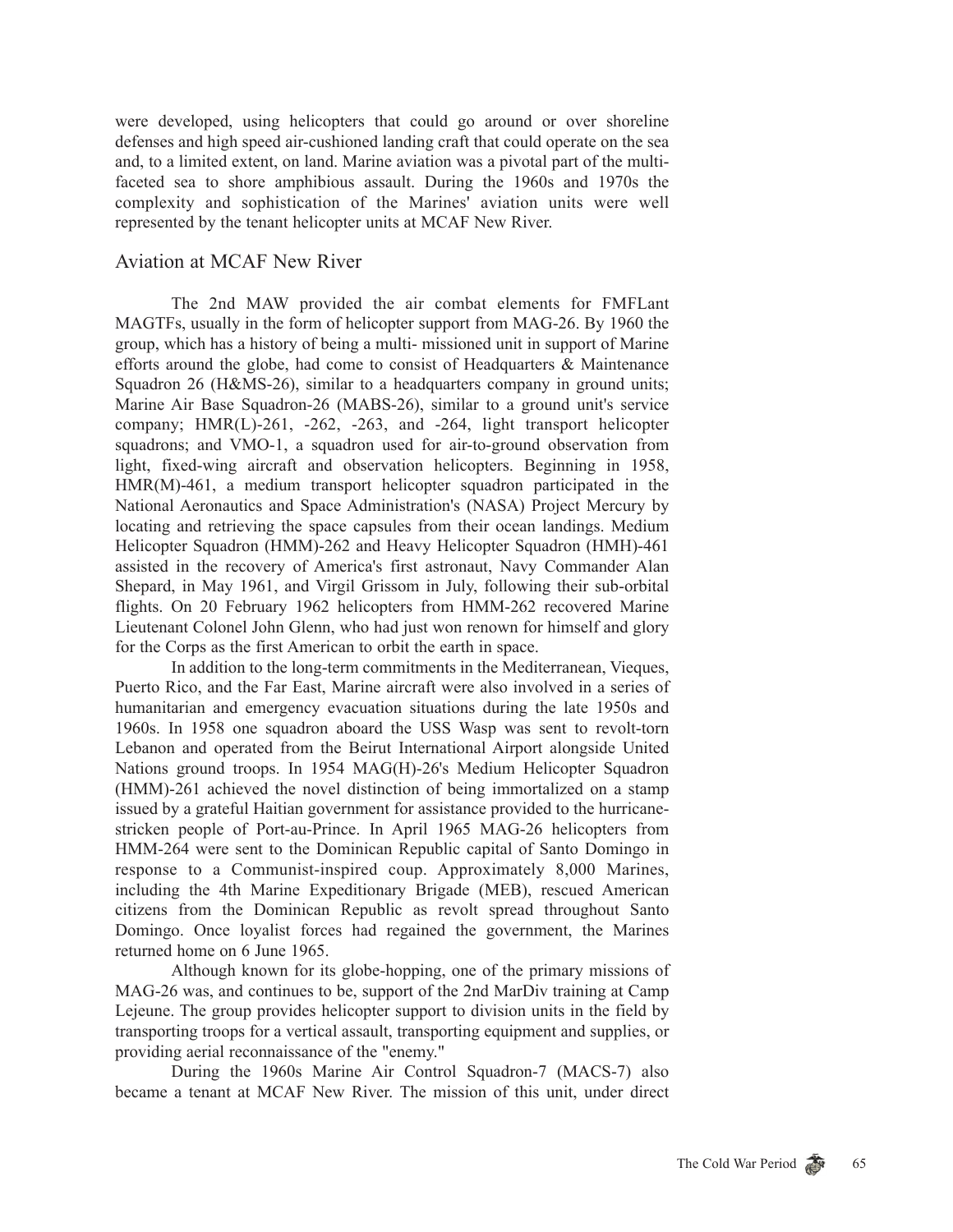control of Cherry Point, was to install, maintain, and operate ground facilities for the detection and interception of hostile aircraft and missiles. In addition, the squadron provided "air traffic control" for friendly aircraft. These squadrons were considered tenant commands aboard the air facility, which served as the host command. Like any other FMF unit, MAG-26 could deploy quickly, while the host command, Headquarters and Headquarters Squadron (H&HS), remained in place.

## Housing for Aviators

In 1959, 435 Capehart housing units were constructed east of the runways for Marines and their families stationed at New River. The housing consisted of 325 enlisted quarters and 110 officer quarters. The houses were ranch-style, built of wood and brick, and were allotted by waiting list, which in 1960 was 256 days.

## Mainside Facilities

Although some Marines remember Camp Lejeune in the early days as a desolate place devoid of entertainment, in just a short time the base developed one of the largest recreational programs of any Armed Forces installation in the country. Because of its location the base could offer outdoor recreation such as fresh and salt water fishing, hunting, and, of course, 14 miles of beach along the Atlantic Ocean. Ski boats, rowboats, sailing boats, and canoes were also available for rent. "Special services" encompassed a wide range of activities at the base, including two golf courses, bowling alleys, movie theaters, swimming pools, horse stables, skeet ranges, libraries, and other community activities.

As a result of the increase in the number of teenaged children aboard the base in the early 1960s, the former NCO Club at Marston Pavilion was converted to a youth center. A new NCO club was constructed at Hadnot Point. Camp Lejeune also improved its school system, which by 1962 consisted of five grade schools and a combined junior and senior high school. Within five years two more elementary schools were constructed, a separate senior high was constructed, and a school bus system was in place. Two kindergartens were available, as well as a nursery school and a sitter service.

As the number of training personnel increased at Camp Lejeune during the 1950s and 1960s, new residential areas were also developed. Even so, the demand was greater than the resources, and married Marines were urged not to bring their families with them until housing was secured, since there was a waiting list of at least 250 days for most units.

In 1953 immediate housing was provided through the acquisition of 1,150 new trailers that were placed in the Camp Knox trailer park and the newly established trailer park at Camp Geiger. At that time the Piney Green or "FHA" trailer park was closed. This brought the total number of family units available to 6,302. In 1959, under the auspices of the Capehart Housing Act, Berkeley Manor at Hadnot Point was begun. When completed in 1962, the development provided 677 units for enlisted men. These units were used to phase out the 464 units at Midway Park, built in 1944.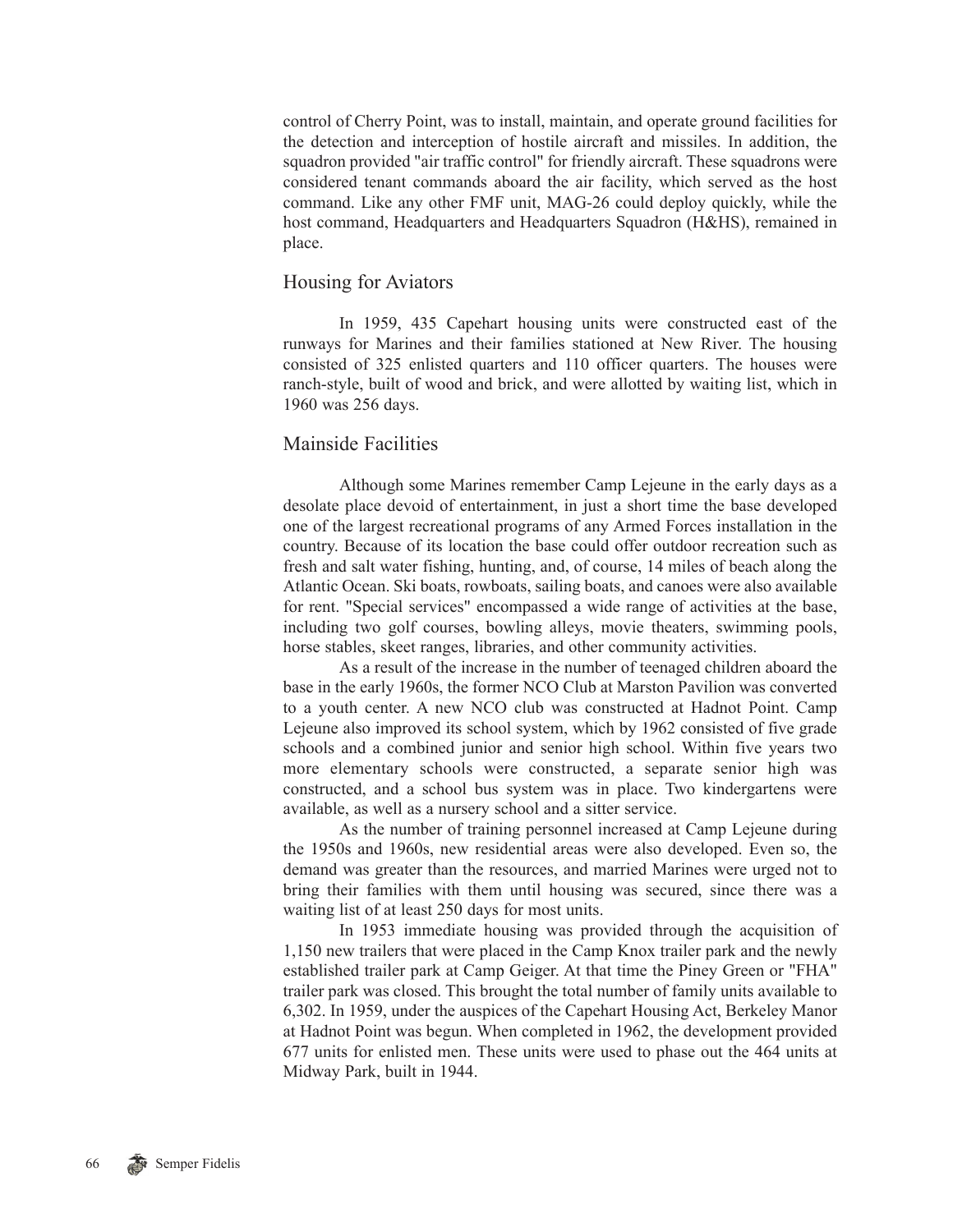Because of Camp Lejeune's distance from major cities, and since there was no public transportation from the base into Jacksonville, the base was declared an "isolated area," which gave commanders the authority under revised Navy Regulations to grant 96-hour liberty. Marines were often given extended passes so that they could travel to more distant cities, such as Washington, D.C. Marines who had cars and were willing to ferry others with them were called "swoopers." The ritual that evolved on base consisted of a swooper driving into "Swooper's Circle," adjacent to the Protestant chapel, announcing to the MP on duty his destination, and the MP announcing the information via public address system to Marines waiting in the circle.

Camp Lejeune's presence had quickly changed the face of Jacksonville and Onslow County. During the 1950s the population in Jacksonville grew 340 percent from 3,960 to 13,491 in 1960. Marines and their dependents made up 60 to 70 percent of the inhabitants. The area's agricultural economy had given way to an economy based on providing services to the new residents. In the 1950s Jacksonville's business growth exceeded 100 percent, the highest rate of growth for any city in the state. Onslow County was second only to Cumberland County, home of Fort Bragg, with a business growth rate of 73.4 percent.